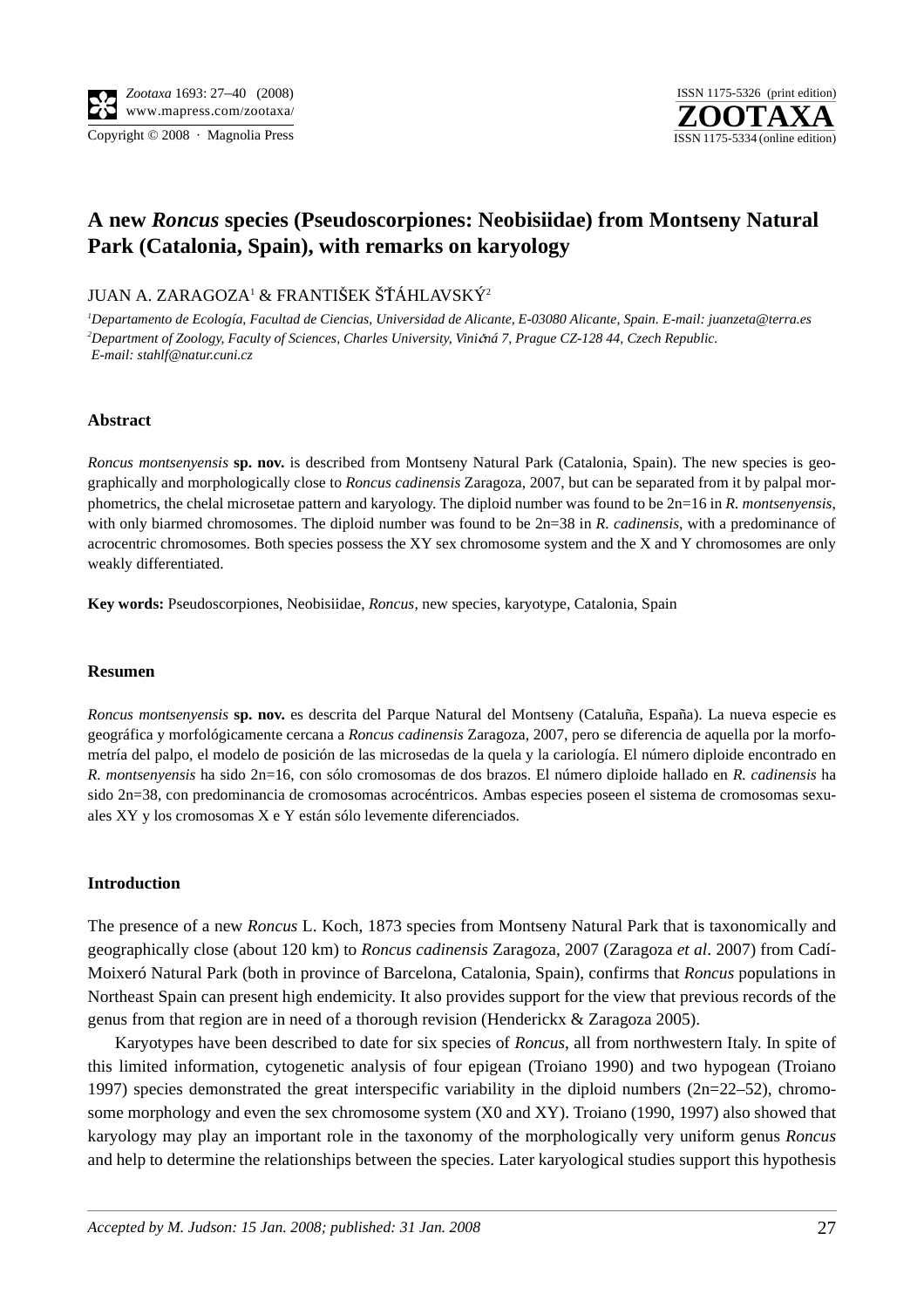for other pseudoscorpions, especially in the genera *Chthonius* C.L. Koch, 1843 (Chthoniidae) (Šťáhlavský & Král 2004) and *Lasiochernes* Beier, 1932 (Chernetidae) (Šťáhlavský *et al.* 2005). In the genus *Roncus* it was also found that centric fusions are probably the most frequent type of differentiation of the karyotypes (Troiano 1990). Here we provide further confirmation of the importance of karyology in the taxonomy of pseudoscorpions.

# **Material and methods**

Specimens for morphological study were dissected and examined as temporary glycerine mounts in cavity slides. Specimens are preserved individually in 70% ethanol inside glass vials; dissected appendages are kept in glass microvials inside each vial. Microscopical examination was carried out with a Zeiss Axiolab light microscope, which was also used to take measurements of the appendages, with an ocular micrometer, and drawings, with the aid of a drawing tube. SEM photographs were taken with a JEOL JSM-840 microscope. The measurements were taken using Chamberlin's (1931) reference points; the lengths of the chela and its palm include the pedicel; all measurements are in millimetres. The ratios given are the length/width or length/ depth index of an article. Terminology generally follows Chamberlin (1931) and Harvey (1992); that of the faces of appendages and for chelal spot-sensilla follows Judson (2007).



**FIGURE 1.** Maps showing location of the *locus typicus* (red star) of *Roncus montsenyensis* **sp. nov.**, with a photograph of the beech forest where samples were collected.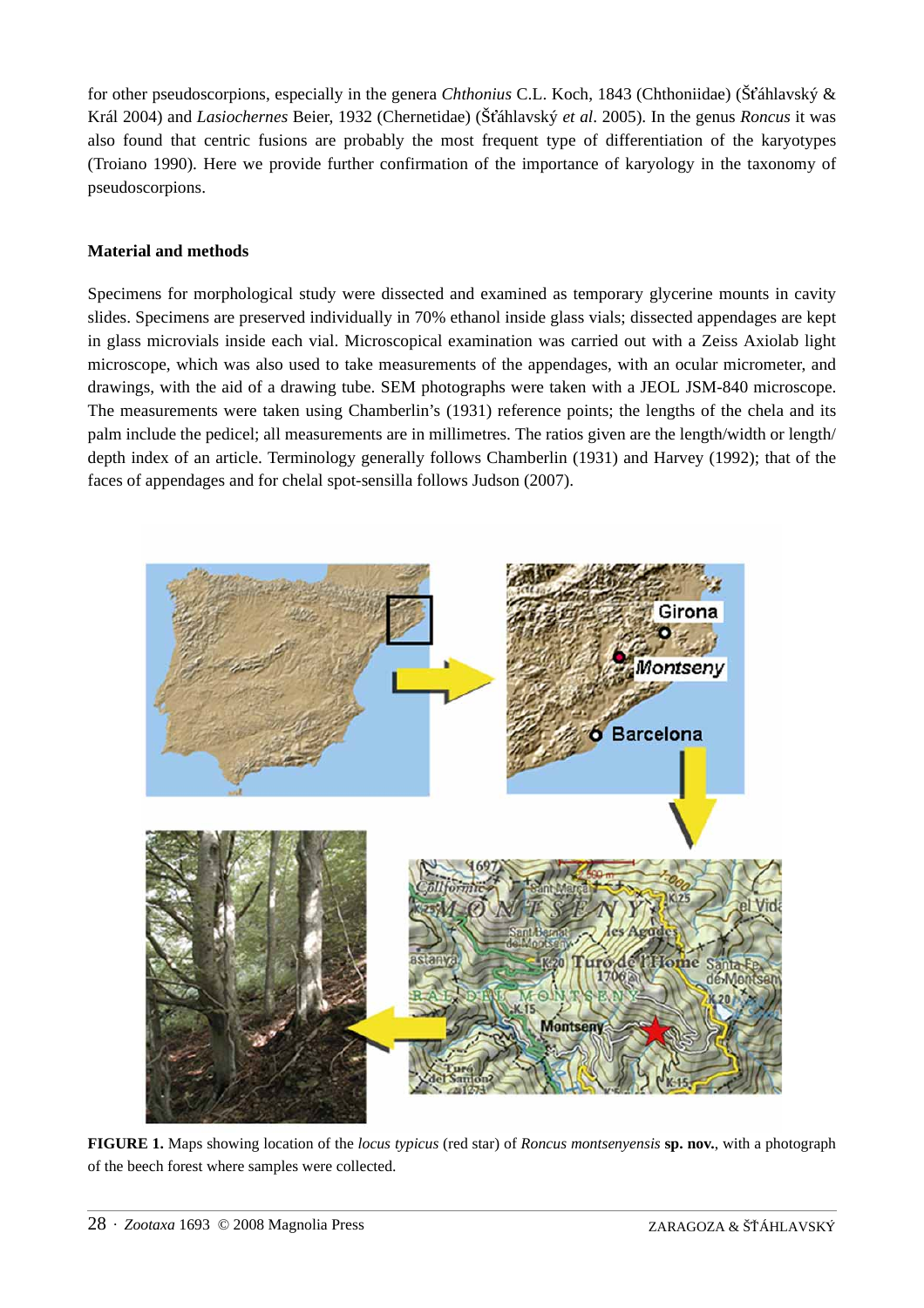The chromosome preparations were made from gonads using the technique described in detail for pseudoscorpions by Šťáhlavský & Král (2004). The gonads were dissected and hypotonized in 0.075 M KCl for 10– 15 minutes and then fixed in fresh fixative (1 part glacial acetic acid, 3 parts ethanol) for at least 20 minutes. The fixed material was then removed to a drop of 60% acetic acid on a clean microscope slide and suspended using a needle. The drop of suspended tissue was then agitated on the slide with a tungsten needle until evaporation on a warm histological plate (temperature 40–45°C). The chromosome preparations were stained with a 5% Giemsa solution in Sörensen phosphate buffer (pH=6.8) for 35 minutes.

Chromosome morphology was classified according to Levan *et al*. (1964). The karyogram (fig. 18) was assembled from two sister metaphase II plates. Relative chromosome length (below = % of TCL) was calculated as a percentage of the total chromosome length of the diploid set from ten metaphase I in both species (Table 2). During this stage the position of the centromere was obvious as a prominent knob and the pairing of the chromosomes was easier. In total,  $4 \circ$  and  $1 \circ$  of *Roncus cadinensis* and  $3 \circ$  and  $4 \circ$  of *R. montsenyensis* **sp. nov.** were karyotyped. The localities and the details of collections are the same as those given below in the taxonomic section.

### Abbreviations

| ξ            | average measurements.                                      |
|--------------|------------------------------------------------------------|
| <b>DEUA</b>  | Departamento de Ecología, Universidad de Alicante.         |
| <b>MCNB</b>  | Museu de Ciències Naturals, Barcelona.                     |
| <b>MHNG</b>  | Muséum d'Histoire naturelle de la Ville de Genève.         |
| <b>MNCNM</b> | Museo Nacional de Ciencias Naturales, Madrid.              |
| <b>MNHNP</b> | Muséum national d'Histoire naturelle, Paris.               |
| PT           | pseudotactile seta (similar to tactile seta, but shorter). |
| TS           | tactile setae.                                             |
|              |                                                            |

## **Systematics**

Chelal microsetae pattern and chelal pores

Gardini (1981) proposed a new taxonomic characteristic for *Roncus* species based in the presence/absence of microsetae proximal to the trichobothrium *eb*. This characteristic was used by the same author (Gardini 1983) in the revised diagnosis of *Roncus lubricus* L. Koch, 1873, which has microsetae proximal to *eb*. This new characteristic was considered sufficiently important by some authors (e.g. Gardini & Rizzerio 1985, 1986) to serve as the first premise in separating species in their keys to the genus *Roncus*. A different chelal microsetae pattern was mentioned in the description of *Roncus judsoni* (Henderickx & Zaragoza 2005), which has a group of numerous microsetae lying below trichobothria *eb* and *esb*, and this was used as complementary diagnostic feature to separate it from *Roncus duboscqi* Vachon 1937. The first author has observed that chelal microsetae occur below *eb-esb* in all examined *Roncus* specimens and that they are quite constant for each species, with only small variations. Microsetae that are considered to belong to this group are those lying exactly below *eb-esb*. One or a few microsetae are also found slightly or clearly distant of *eb*, but these are not considered to belong to this group (although they are reported in descriptions or shown in illustrations). These distal microsetae are also occasionally longer than those below *eb-esb* and seem to belong to a different "group". The chelal microsetae pattern can provide an additional characteristic for distinguishing between close species, providing that the limited variations are taken into account.

Glandular pores have been noted and illustrated on the chelal palm, at the antiaxial face close to the finger base, in descriptions of many *Roncus* species, as well as micropores on the dorsal face of the pedicel; Hender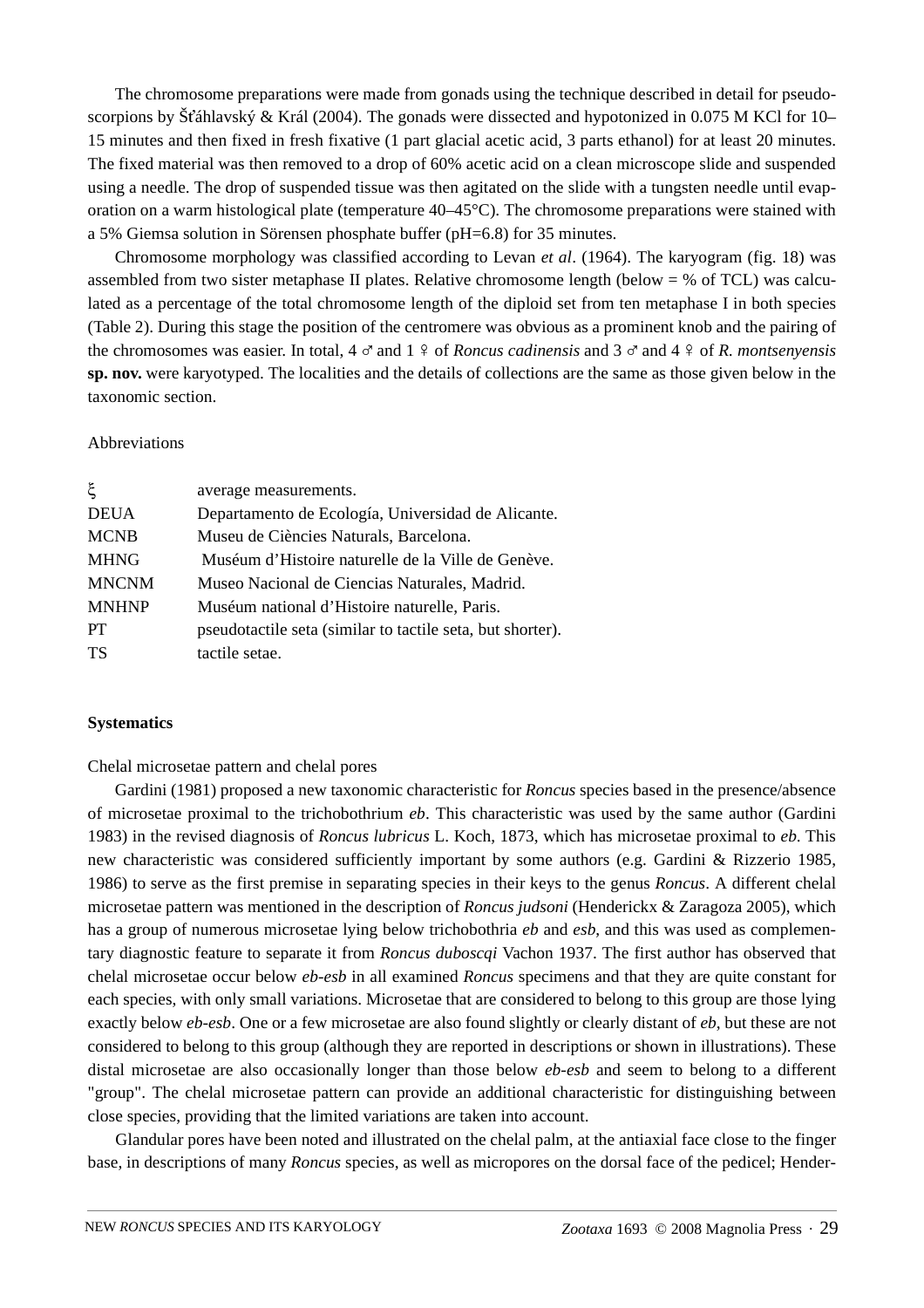ickx & Zaragoza (2005). Zaragoza *et al.* (2007) (and this paper) have also mentioned and illustrated two ventral glandular pores in the movable finger of the chela, usually distal and basal of trichobothrium *sb*, but sometimes both basal. Additional pores have been mentioned on the paraxial face of the movable finger by Judson (2007) for Neobisioidea.

### **Genus** *Roncus* **L. Koch, 1873**

*Roncus cadinensis* Zaragoza, 2007 *Roncus cadinensis* Zaragoza *in* Zaragoza, de Mas & Ribera 2007: 84–89, figs 21–37, map 8.

**Material examined.** 2%, Spain, Catalonia, Lleida province, Ribera d'Urgellet, N42°19'17" E01°23'39", altitude 670 m, collected 11 Sept. 2006, lgt. F. Šťáhlavský, deposited in DEUA. These topotypical specimens conform to the description given by Zaragoza *et al.* (2007). Because the original description of this species was in Spanish, we here provide a diagnosis in English:

**Diagnosis.** *Roncus* species of small size. Carapace longer than broad (ξ: % 1.19×, 0.67/0.57, & 1.16×, 0.74/0.64), as long or slightly shorter than palp femur, epistome short and rounded, chaetotaxy: 4-8-6-6=24. Tergites I–V: 6:10:11:11:12 setae. Anterior process of coxa I short and blunt, medial process without denticles. Palp femur finely granulated and without tubercles at paraxial face, one tubercle at middle of antiaxial face; ξ:  $\sigma$  3.39×, 0.69/0.20;  $\alpha$  3.45×, 0.77/0.22. Patella smooth. Chela, ξ:  $\sigma$  3.34×, 1.17/0.35,  $\alpha$  3.06×, 1.30/ 0.42. Ratio femur length/chelal finger 1.04–1.12×, finger/hand 1.06–1.21×. Two or three (seldom four) microsetae below trichobothria *eb* and *esb*. Leg IV claws with a tiny tooth on dorsal side; subterminal setae with three rami. ADDENDA: chelicera without granulation at base of movable finger; distance between trichobothria *ib* and *ist* about  $1.5 \times$  distance *ist–it* (ξ:  $1.56 \times$ ), distance (ξ) *sb–st*  $1.13 \times b$ –*sb*.

#### *Roncus montsenyensis* **sp. nov.**

(figs 2–17)

**Type material.** Male holotype: Spain, Catalonia, Barcelona province, Montseny Natural Park, N41° 45'6.14" E02°26'34.30", altitude 1137m, in beech leaf-litter, 9 Sept. 2006, lgt. F. Šťáhlavský, L. Bouzek & V. Opatová; deposited in DEUA. Paratypes: 2  $\sigma$  and 3  $\alpha$  with the same collection data as holotype, 1  $\alpha$  deposited in DEUA,  $1 \circ$  in MHNG,  $1 \circ$  in MNHNP,  $1 \circ$  in MCNB,  $1 \circ$  in MNCNM.

**Diagnosis.** Epigean *Roncus* of typical roncoid facies, small-medium in size. Carapace longer than broad (ξ:  $\sigma$  1.20 $\times$ , 0.67/0.55;  $\frac{\alpha}{2}$  1.21 $\times$ , 0.67/0.55); epistome moderately prominent, isosceles triangle shape, apex rounded; chaetotaxy: 4-8-6-6=24. Chelicera without granulation at base of movable finger. Tergites I–V: 6– 7:7–11:11:10-11:11. Medial process of coxa I without denticles. Palp femur granulated but without tubercles at the paraxial face, one tiny tubercle at middle of antiaxial face; longer than either chelal finger or carapace; ξ: σ' 3.94×, 0.72/0.18;  $\frac{9}{7}$  3.75×, 0.71/0.19. Patella smooth. Chela, ξ: σ' 3.62×, 1.25/0.35;  $\frac{9}{7}$  3.34×, 1.21/0.36. Ratio length finger/hand, ξ: % 1.25×, & 1.19×. Five, seldom four, microsetae between trichobothria *eb* and *esb*. Distance between trichobothria *ib* and *ist* about 2.00×distance *ist–it* (ξ: 1.85×), distance (ξ) *sb–st* 0.95× distance *b–sb*. Leg IV claws with a tiny tooth on dorsal side; subterminal setae with three rami.

**Etymology.** Named in reference the *locus typicus* of the species, Montseny Natural Park.

**Description**. Data correspond to the male holotype, with paratype data in parentheses. Measurements and ratios as in Table 1.

Opisthosomal pleura and legs yellowish, tergites slightly sclerotized. Carapace, chelicerae and pedipalps red-brownish.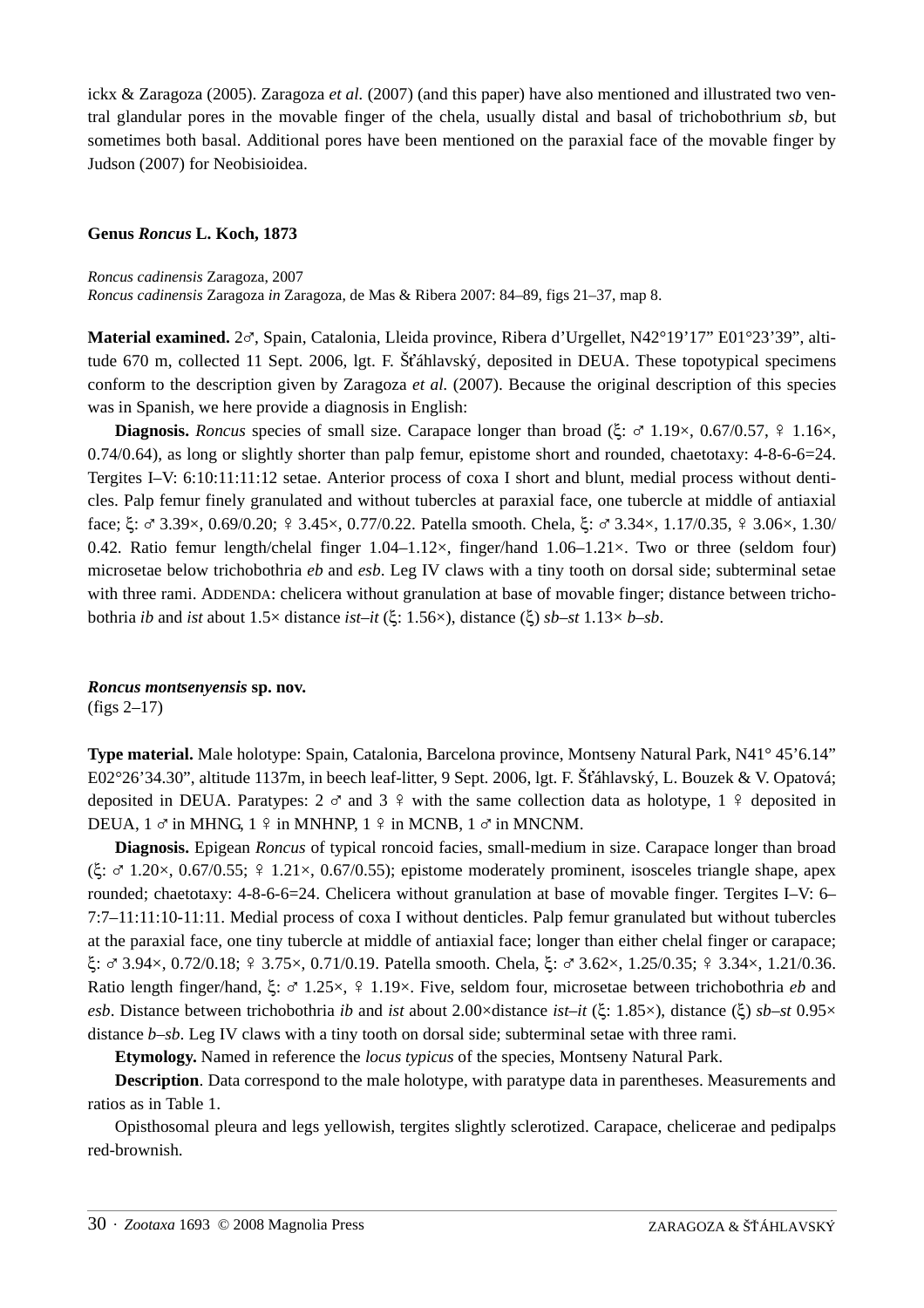|                                  | ♂ holotype   |           | $2 \circ$ paratypes        |                           | 39<br>paratypes                |                             |
|----------------------------------|--------------|-----------|----------------------------|---------------------------|--------------------------------|-----------------------------|
|                                  | Ratio        | Mean      | Ratio                      | Mean                      | Ratio                          | Mean                        |
| <b>Body</b>                      |              | 1.94      |                            | $1.50 - 1.63$             |                                | $1.42 - 2.04$               |
| Carapace                         | 1.19         | 0.67/0.57 | $1.19 - 1.23$              | $0.65 - 0.67/0.54 - 0.55$ | $1.18 - 1.26$                  | $0.65 - 0.69 / 0.52 - 0.58$ |
| Chelicera                        |              |           |                            |                           |                                |                             |
| Hand                             | 1.98         | 0.41/0.21 | $1.94 - 1.95$              | $0.42 - 0.43/0.21 - 0.22$ | $1.86 - 1.99$                  | $0.41 - 0.44/0.21 - 0.23$   |
| Finger                           |              | 0.28      |                            | $0.28 - 0.29$             |                                | $0.28 - 0.29$               |
| Palp                             |              |           |                            |                           |                                |                             |
| Trochanter                       | 2.26         | 0.41/0.18 | $2.17 - 2.23$              | $0.41 - 0.42/0.19$        | $1.67 - 2.22$                  | $0.40 - 0.42 / 0.18 - 0.24$ |
| Femur                            | 4.00         | 0.72/0.18 | 3.84-3.97                  | $0.72 - 0.73/0.18 - 0.19$ | $3.64 - 3.82$                  | $0.67 - 0.75/0.18 - 0.20$   |
| Patella                          | 2.45         | 0.57/0.23 | $2.38 - 2.42$              | $0.57 - 0.58 / 0.24$      | $2.26 - 2.38$                  | $0.53 - 0.58/0.23 - 0.25$   |
| Pedicel                          |              | 0.21      |                            | $0.21 - 0.22$             |                                | $0.19 - 0.20$               |
| Club                             | 1.57         | 0.36/0.23 | $1.50 - 1.52$              | $0.36 - 0.37/0.24$        | $1.45 - 1.53$                  | $0.34 - 0.38 / 0.23 - 0.25$ |
| Club/pedicel                     | 1.76         |           | $1.70 - 1.71$              |                           | $1.74 - 1.90$                  |                             |
| Hand                             | 1.66         | 0.57/0.34 | $1.59 - 1.67$              | $0.55 - 0.59 / 0.35$      | $1.49 - 1.58$                  | $0.53 - 0.59/0.36 - 0.37$   |
| Pedicel                          |              | 0.09      |                            | $0.10 - 0.11$             |                                | $0.09 - 0.10$               |
| Finger                           |              | 0.70      |                            | $0.71 - 0.72$             |                                | $0.64 - 0.69$               |
| Chela                            | 3.69<br>1.87 | 1.26/0.34 | $3.54 - 3.62$<br>1.89-1.91 | 1.24-1.26/0.35            | $3.25 - 3.42$<br>$1.78 - 1.86$ | 1.17-1.28/0.36-0.37         |
| Chela/carapace<br>Femur/carapace | 1.07         |           | 1.10                       |                           | $1.02 - 1.08$                  |                             |
| Femur/finger                     | 1.02         |           | 1.01                       |                           | 1.02-1.08                      |                             |
| Femur/patella                    | 1.27         |           | $1.23 - 1.28$              |                           | $1.27 - 1.28$                  |                             |
| Patella/hand                     | 1.00         |           | $0.99 - 1.03$              |                           | $0.93 - 1.03$                  |                             |
| Finger/hand                      | 1.25         |           | $1.21 - 1.30$              |                           | $1.12 - 1.29$                  |                             |
| Leg I                            |              |           |                            |                           |                                |                             |
| Femur                            | 3.21         | 0.36/0.11 | $3.18 - 3.19$              | 0.38/0.12                 | $3.14 - 3.35$                  | $0.37 - 0.39 / 0.12$        |
| Patella                          | 2.40         | 0.24/0.10 | $2.51 - 2.55$              | 0.26/0.10                 | $2.35 - 2.65$                  | $0.23 - 0.27/0.10$          |
| Tibia                            | 4.27         | 0.32/0.08 | $4.25 - 4.45$              | $0.33 - 0.35/0.08$        | $4.27 - 4.56$                  | $0.31 - 0.34/0.07 - 0.08$   |
| <b>Basitarsus</b>                | 2.56         | 0.16/0.06 | $2.68 - 2.78$              | 0.17/0.06                 | $2.42 - 2.56$                  | $0.15 - 0.16/0.06 - 0.07$   |
| Telotarsus                       | 4.95         | 0.27/0.06 | $4.95 - 5.04$              | $0.27 - 0.29 / 0.06$      | $4.52 - 4.67$                  | $0.25 - 0.28 / 0.06$        |
| Femur/patella                    | 1.50         |           | $1.46 - 1.47$              |                           | $1.45 - 1.59$                  |                             |
| Telotarsus/basi-                 | 1.70         |           | 1.65                       |                           | $1.65 - 1.78$                  |                             |
| tarsus                           |              |           |                            |                           |                                |                             |
| Leg IV                           |              |           |                            |                           |                                |                             |
| Femur+patella                    | 3.03         | 0.65/0.21 | $2.78 - 2.91$              | $0.64/0.22 - 0.23$        | $2.86 - 3.18$                  | $0.61 - 0.68/0.21 - 0.22$   |
| Tibia                            | 5.09         | 0.59/0.12 | $4.92 - 5.46$              | $0.56 - 0.60 / 0.11$      | $5.03 - 5.24$                  | $0.55 - 0.60/0.11 - 0.12$   |
| <b>Basitarsus</b>                | 2.47         | 0.21/0.09 | $2.28 - 2.50$              | $0.20 - 0.21/0.08 - 0.09$ | $2.48 - 2.53$                  | $0.19 - 0.22 / 0.08 - 0.09$ |
| Telotarsus                       | 4.67         | 0.35/0.08 | $4.61 - 4.85$              | 0.36/0.08                 | 4.47-4.61                      | $0.34 - 0.36/0.07 - 0.08$   |
| Telotarsus/basi-                 | 1.67         |           | $1.70 - 1.84$              |                           | $1.65 - 1.84$                  |                             |
| tarsus                           |              |           |                            |                           |                                |                             |

**TABLE 1.** *Roncus montsenyensis* **sp. nov.**: measurements and ratios.

Carapace (fig. 2) longer than broad, maximum width at medial third. One pair of reduced eyes with flattened lens 0.075 (0.063–0.070) mm long, situated 0.068 (0.055–0.068) mm from anterior margin. Epistome (fig. 3) obtuse-angled isosceles triangle shaped (more or less pronounced), apex broadly rounded, 0.020 (0.015–0.023) mm long and 0.028 (0.022–0.030) mm wide. Chaetotaxy: 24 (23–25) setae, formula: 4:4:10(9– 11):6. Glandular pores present, three (one to four) on each side between anterior and ocular zones. One microlyrifissure close to each eye and one on each side of the posterior zone.

Coxal area. Manducatory process with 3 (3–4) setae; palpal coxa with 7 (7–9) setae, pedal coxa I with 5– 7 (5–6) setae, II: 5 (6–8), III: 4–5, IV: 7–8 (6–9). Anterior process of coxa I (fig. 13) with short and simple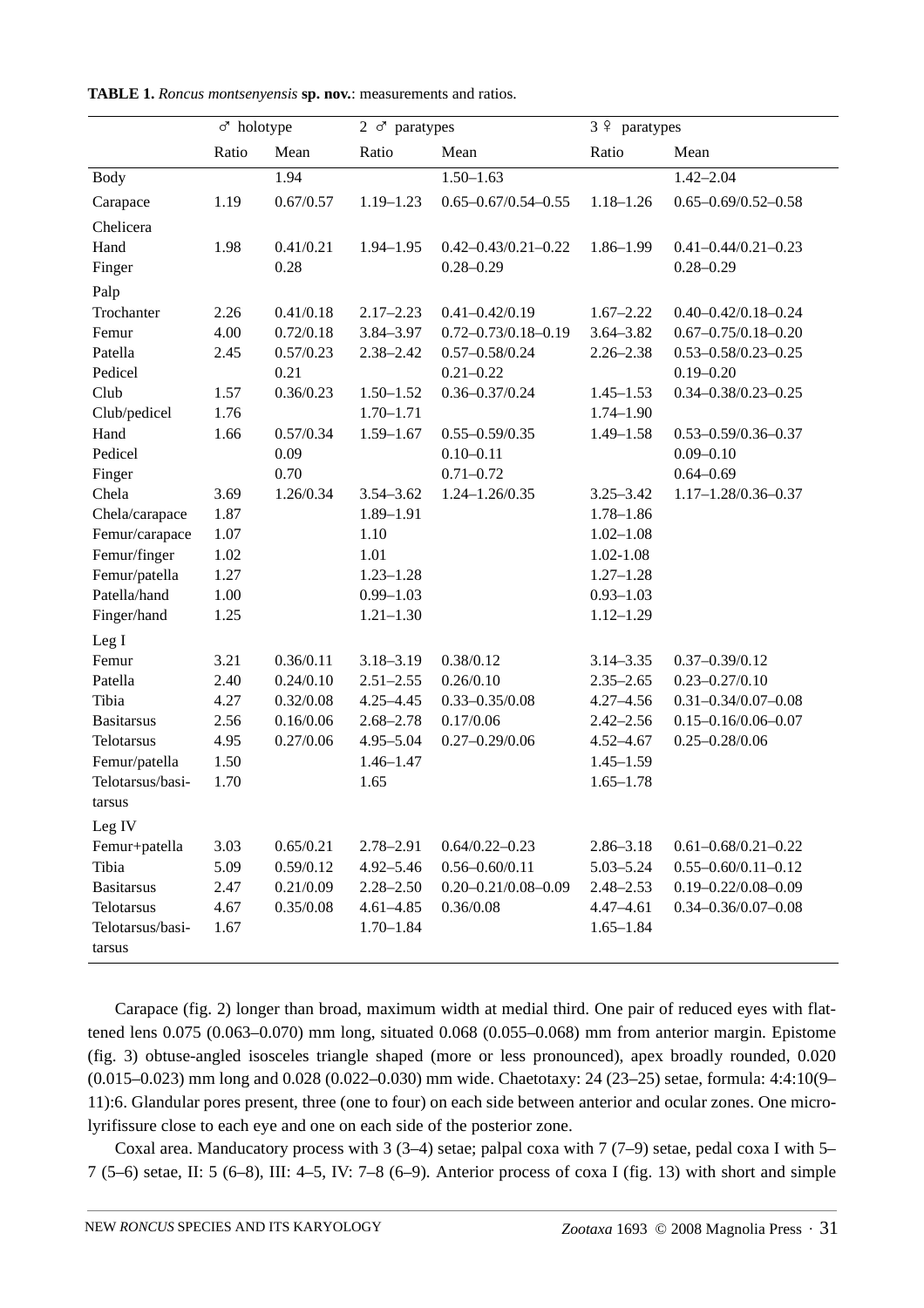tooth shape, apically pointed, 0.020 (0.015–0.018) mm long and 0.018 (0.015–0.019) mm broad; medial process straight, not prominent, without denticles.



**FIGURES 2–7.** *Roncus montsenyensis* **sp. nov.**, male holotype. **2.** carapace; **3.** anterior margin of carapace, showing epistome; **4.** left chelicera; **5.** Partial view of fingers of left chelicera; **6.** distal end of tarsus and apotele of left leg IV, lateral view; **7.** left IV, TS: tactile seta. Scale bars (mm): 0.05 (figs 3, 5, 6), 0.10 (fig. 4), 0.20 (figs 2, 7).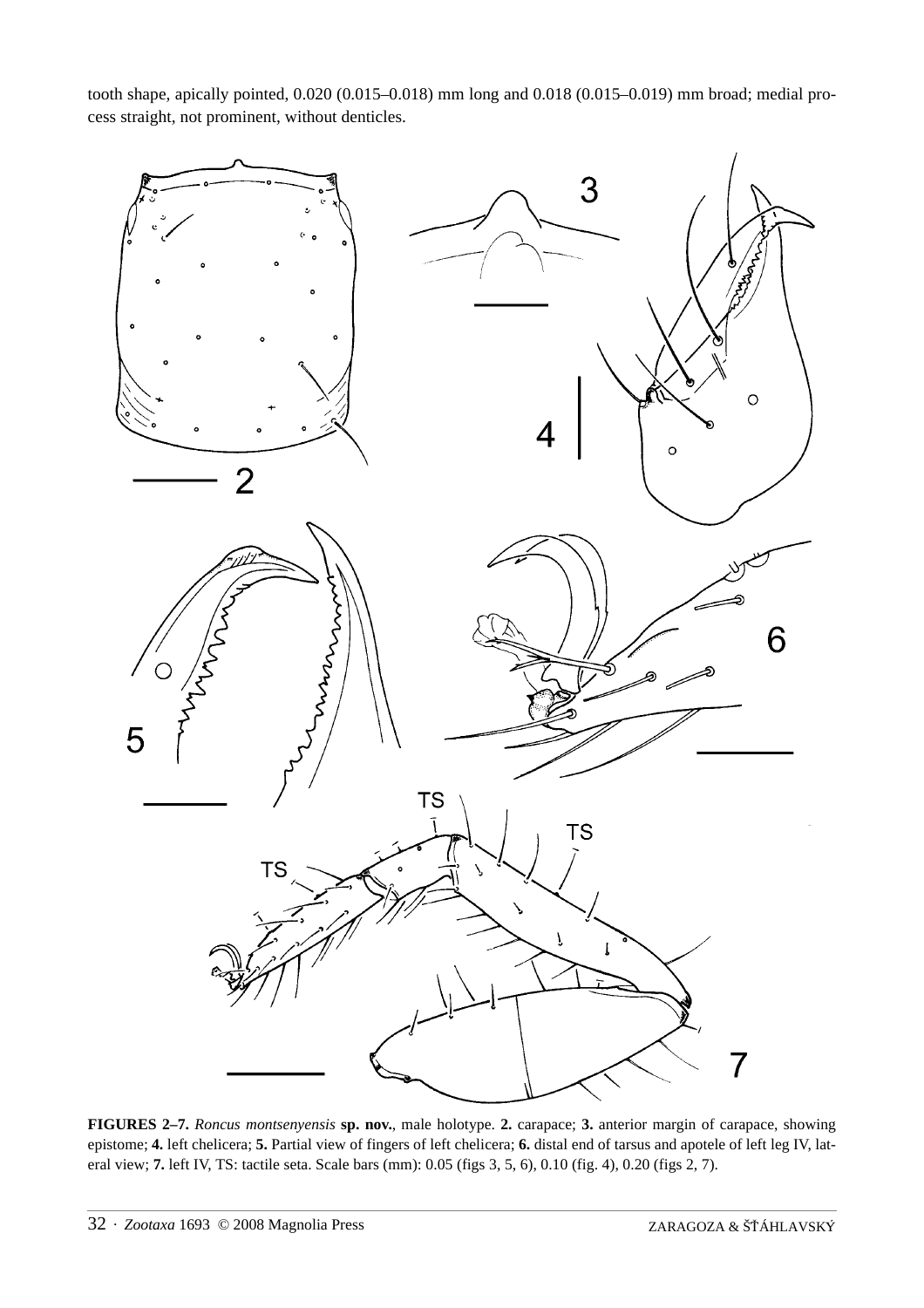

**FIGURES 8–13.** *Roncus montsenyensis* **sp. nov.**, male holotype. **8.** right chela; **9.** dorsal view of right palp, without chela; **10.** lateral view of right chela, gp: glandular pore; **11.** tips of fixed and movable fingers of right chela, lateral view; **12.** chelal microsetae pattern below trichobothria *eb/esb*; **13.** Anterior and medial processes of coxa I. Scale bars ( mm): 0.05 (figs 11,12, 13), 0.20 (figs 8, 9, 10).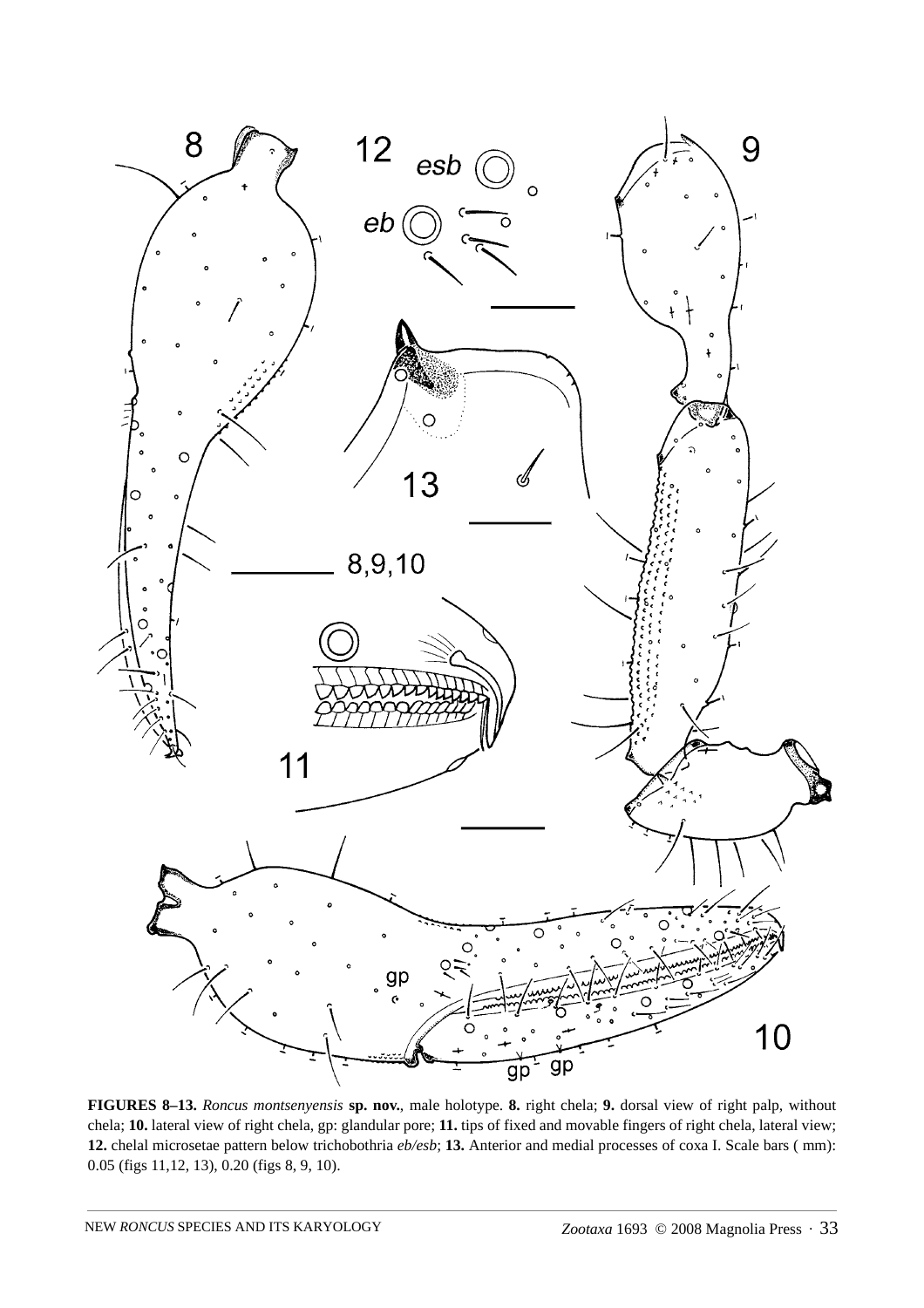Tergal chaetotaxy I–X: 6:7:11:11:11:11:11:11:11(4 PT):9(4TS) (6–7:7–11:11:10–11:11:11:11–12:10– 11:11:11). Segment XI with 13 setae, 6 of them tactile setae. Anal cone with 2 dorsal and 2 ventral setae. Male genital area with 15 (13–14) setae on sternite II; sternite III with 13 (13–14) setae, 5 (4–5) of them along posterior margin of genital opening; genital opening with  $2+2$  internal setae. Female genital opening with  $8-10$ microsetae on sternite II and 12–13 on sternite III. Chaetotaxy of sternites IV–X: 8:13:13:13:13:13:13:2(sternite X fragmented) (9–10:13–14:13–14:13–15:13–14:13–14:11–13).

Chelicera (figs 4–5) with 6 (6–7) setae on hand and one seta on movable finger,  $0.66 \times (0.60 - 0.68)$  from base. The spinneret a flattened hyaline tubercle (slightly lower in males than in females) with 4 silk ducts. Fixed finger with 4 (4–7) apical protuberances and 14 (15–18) medium and small size teeth; movable finger with 3 (2–5) apical protuberances and 12 (9–12) teeth, 4 (2–3) of large size. Flagellum with 8 denticulate blades, length of proximal blade about one third that of the others; serrula exterior with 26 (23–27) blades, serrula interior with 24 (18–23) blades.

Palps (figs 8–12, 14–17), trochanter with one small (small or medium) tubercle and one small protuberance at antiaxial face; with tiny dorsal denticulation in distal half; paraxial face of femur completely granulated, one tiny (almost indistinguishable) tubercle at middle of antiaxial face, one glandular pore mediodistally. Patella smooth, two micropores at base of pedicel, some lyrifissures as drawn in fig. 9. Chela (figs 8,10,16): paraxial face of hand granulated at base of fixed finger, one pore at antiaxial face close to finger base, with significant protuberance (gp, fig. 10); one micropore at base of dorsal face of pedicel. Fixed finger with 61 (54–63) teeth up to the level of trichobothrium *ib*; *nodus ramosus* (fig. 11) at level of 5th (4th) distal tooth; distance between trichobothria *ib* and *ist* 2.02 (1.64–2.08) times longer than between *ist* and *it*; 5 (5, only one male 4) microsetae below trichobothria *eb* and *esb* and one (1–2) slightly distal of *eb* (fig. 12); one lyrifissure at level of trichobothria *eb*, *ib* and distal of *it*. One sensillum near the tip of both fingers. Movable finger with 59 (54–64) teeth up, extending further than teeth of fixed finger, ending just distad of trichobothrium *b*; distance between trichobothria s*b* and *st* 0.92 (0.87–0.97, one female 1.05) shorter than distance *b–sb*; one sensillum (*p*2) close to dental margin, above or slightly proximad of trichobothrium *sb*, another sensillum  $(p_1)$  distad of *sb* (more or less close to trichobothrium, but always distal); two ventral glandular pores between trichobothria *b* and *sb* (gp, fig. 10); one lyrifissure basal of trichobothrium *b*, one between *b* and *sb* and one slightly basal, level with or even distad of *sb*.

Claws of legs I and IV (fig. 6) with a tiny tooth at middle of dorsal side. Leg IV (fig. 7) tibia TS ratio 0.51 (0.53–0.59), basitarsus TS ratio 0.18 ( 0.16–0.23), telotarsus TS ratio: 0.31 (0.35–0.39); subterminal setae (fig. 6) 0.063 (0.063–0.071) mm long, with three rami, the longest [L=0.030 (0.030–0.043)] and the next longest  $[L=0.019 (0.018-0.026)]$  with some spinules, the shortest  $[L=0.008 (0.05-0.009, apically broken in some$ specimens)] smooth.

**Distribution.** The new species has thus far been found only at the Montseny Natural Park (Barcelona province, Catalonia, Spain) and is probably endemic to that area.

**Remarks.** Amongst the *Roncus* species from Spain with a *roncoid* form [in the sense used by Zaragoza *et al.* (2007) for the species of the genus with epigean appearance, in contrast to the term *parablothroid* adopted by Gardini (1982a) for species with a cave-dwelling appearance], *R. montsenyensis* **sp. nov.** resembles *R. neotropicus* Redikorzev, 1937 and *R. judsoni* Henderickx & Zaragoza, 2005 in having a male palpal femur ratio of about 4.0. However, the latter species differ in having the femur distinctly longer (about 1.00 mm in both), and the palpal microsetae below trichobothria *eb*-*esb* are more numerous in *R. judsoni* (8–10 microsetae). Compared with species with short palpal articles, *R. montsenyensis* **sp. nov.** is easily distinguished from *R. lubricus* L. Koch, 1873 (as defined by Gardini 1983) by the absence of a microsetae group proximal to trichobothrium *eb* (present in *R. lubricus*); moreover *R. lubricus* is probably absent from Spain (Gardini 1983, 2000; Henderickx & Zaragoza 2005; Zaragoza 2007). The differences between the new species and *R. cadinensis* Zaragoza, 2007 (*in* Zaragoza *et al*., 2007), also from Barcelona province, are subtle but consistent: palp trochanter tubercle more pronounced in *R. cadinensis*, palp smaller and more robust in *R. cadinensis* (ξ: femur %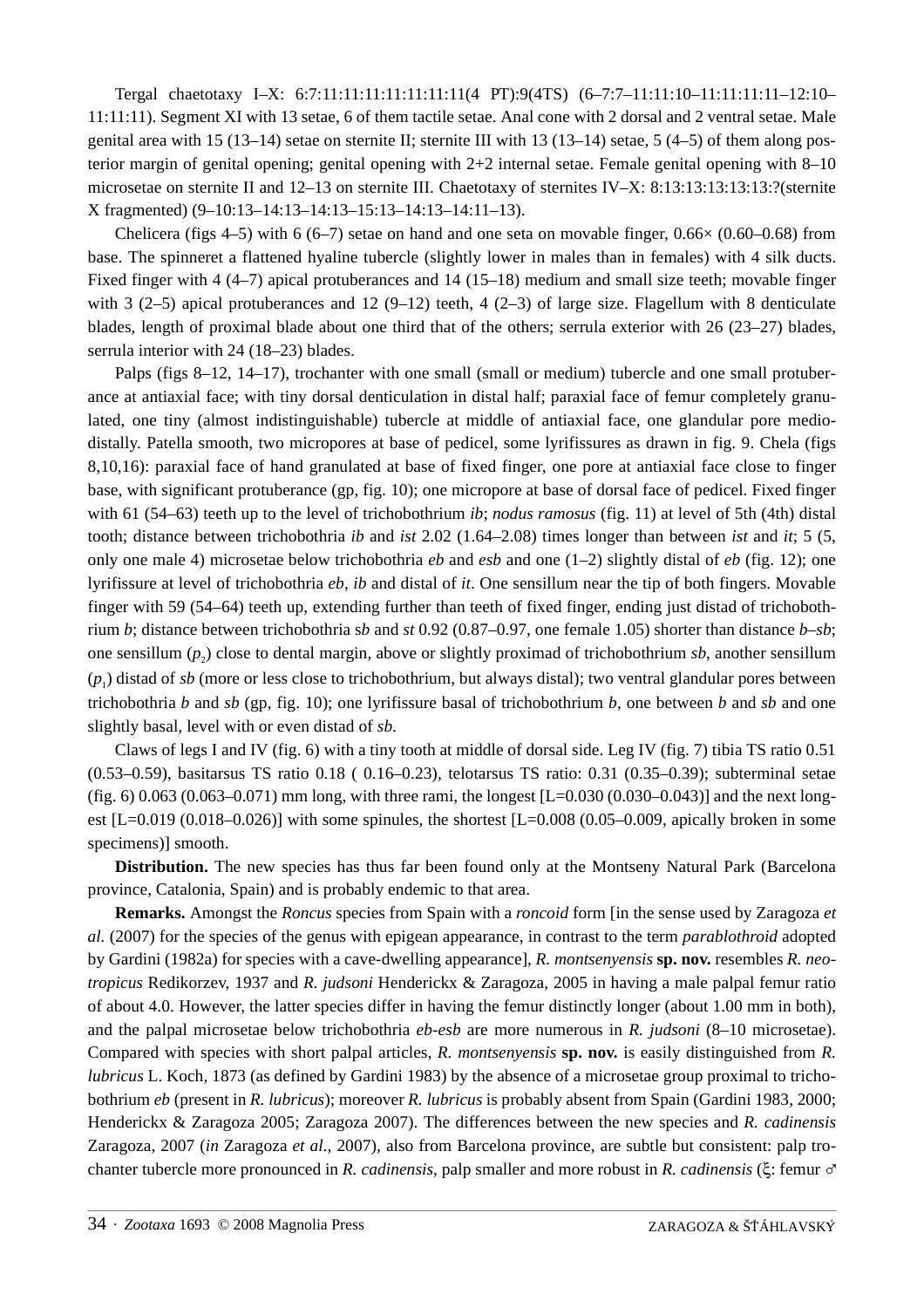3.39×, 0.69/0.20, & 3.45×, 0.77/0.22; chela % 3.34×, 1.17/0.35, & 3.06×, 1.30/0.42); average distance between trichobothria *ib* and *ist* 1.85× distance between *ist* and *it* (versus average of 1.56 in *R. cadinensis*), distance (ξ) *sb–st* 1.13× distance *b–sb* in *R. cadinensis* (versus 0.95× in *R. montsenyensis*); finally *R. cadinensis* bears only three microsetae below *eb* and *esb*, as opposed to five in *R. montsenyensis*, which emphasizes the importance of this characteristic.



**FIGURES 14–17.** *Roncus montsenyensis* **sp. nov.**, male paratype. SEM photographs. **14.** right palp**,** dorsal view; **15.** fingers of the right chela, partial dorsal view; **16.** left chela, lateral-external view; **17.** chelal microsetae pattern below trichobothria *eb* and *esb* (some setae distorted due to movement during scanning). Scale bars in mm.

In comparison with the French species of the genus and following Gardini's keys (1982b, 1991), the new species is readily distinguished from *Roncus duboscqi* Vachon, 1937 by the palpal femur measurements— 4.24–4.30× (0.89/0.21) in %% of the French species, 4.00× or lower (0.72/0.18) in *R. montsenyensis—*and similar differences generally apply to the rest of palp and leg articles. The same is true for *Roncus euchirus* (Simon, 1879), which also differs in having a large and pointed epistome: 0.035–0.045 mm long (Gardini 1982b), versus 0.015–0.023 mm in the new species.

Among the mainland Italian species, based on the keys of Gardini & Rizzerio (1985, 1986) and Gardini (1991, 1992, 1993), the new species belongs to the group of species with 6 setae on the posterior carapacial margin, a palpal chela (with pedicel) 1.05–1.54 mm long, and lacking tubercles on the antiaxial face of the palpal femur. Within this group, *R. montsenyensis* resembles *R. binaghii* Gardini, 1991 and *R. caprai* Gardini, 1993 in having the palpal femur less that 0.80 mm long, but it differs from both in lacking denticles on the medial process of coxa I. Moreover *R. montsenyensis* has the palpal patella smooth, whereas in *R. caprai* it bears evident granulation.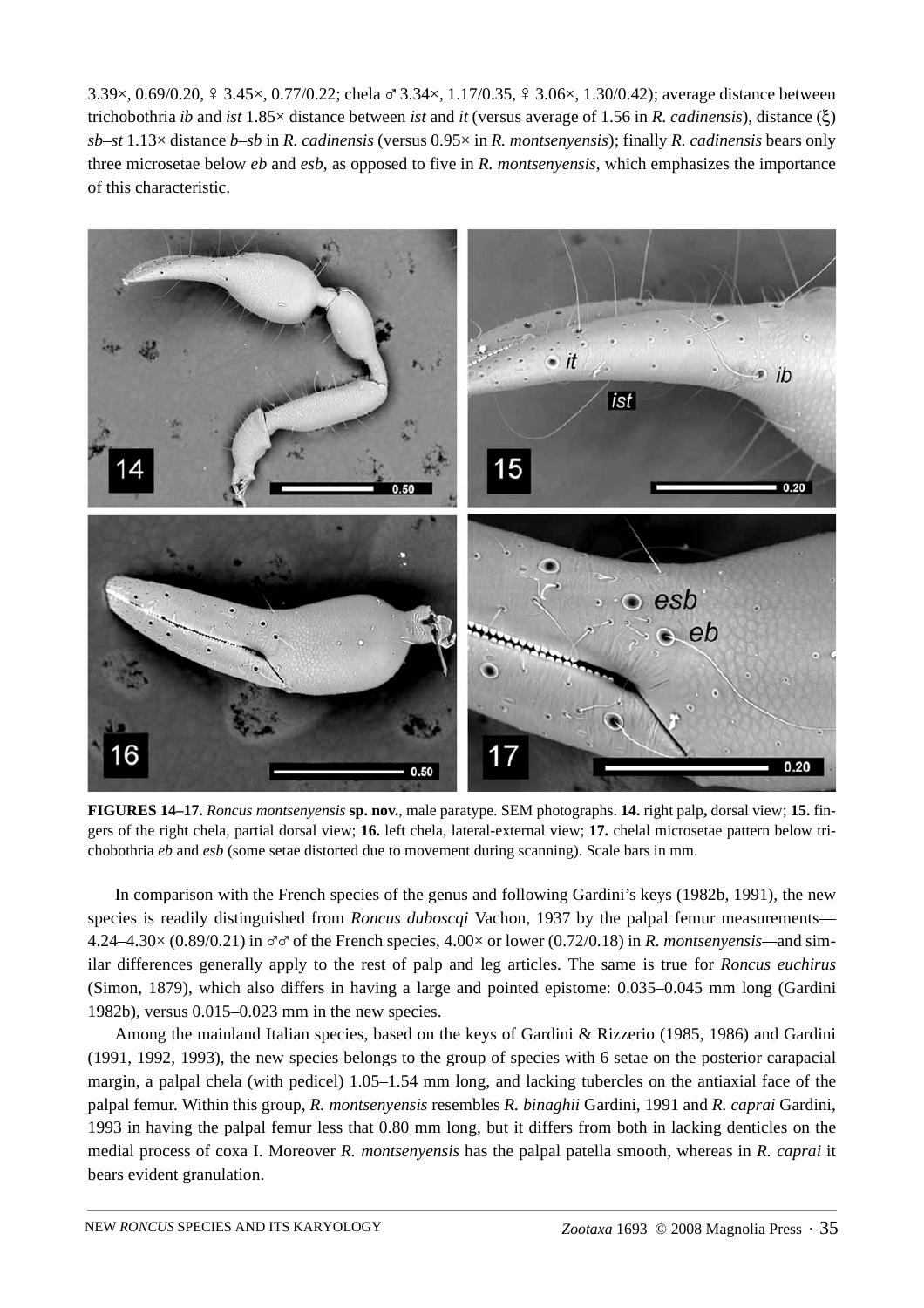The new species presents more affinities with species from Sardinia. Following Gardini & Rizzerio's (1987) key, *R. montsenyensis* can be compared with the species with ratio finger/hand of the chela 0.90–1.35, palp femur without tubercles at the antiaxial face, patella smooth, femur length 0.52–0.78 mm and chela length 0.86–1.30 mm. *Roncus abditus* (J.C. Chamberlin, 1930) is easily distinguished from the new species by the lower ratios and measurements of the palpal articles (ξ: femur  $\sigma$  3.34×, 0.54/0.16,  $\frac{9}{7}$  3.11×, 0.54/0.17; chela % 3.25×, 0.91/0.28, & 3.02×, 0.94/0.31; finger % and & about 0.50). *Roncus caralitanus* Gardini, 1981 differs from *R. montsenyensis* by the shape of the carapacial epistome (well developed and pointed in the Sardinian species and short and rounded in the Catalonian species; this distinction is also valid for *R. cadinensis* although it was not mentioned in the description of the latter); carapace almost as long as broad in *R. caralitanus* and clearly longer in the new species; palps less slender in the Sardinian species (femur  $\sigma$  3.48–3.52 $\times$ ,  $\Omega$ ) 3.54×; chela % 2.88–3.12×, & 2.95×); and Gardini's figure (1981: fig. 7) shows only one microseta between *eb* and *esb*. *R. caralitanus* has been recorded from the Balearic Islands, Sicily and Sardinia, but according to Gardini (2000) it is probably endemic to Sardinia, the records from the other islands being misidentifications. *R*. *montsenyensis* shows more similarity to *Roncus grafittii* Gardini, 1982 (Gardini 1982a), a troglophilous species with some troglomorphic adaptations (eyes reduced to spots and slender palps). Both species present similar morphometric values for some article of the palps and legs, but, in addition to the reduction of the eyes, some clear differences can be observed: the segments of the pedipalp and legs tend to be more slender in the Sardinian species (e.g. palp femur  $\frac{9}{7}$  4.27×, palp patella  $\sigma$  2.50×,  $\frac{9}{7}$  2.54×; leg I tibia  $\sigma$  5.07×,  $\frac{9}{7}$  5.14×, telotarsus leg I  $\sigma$ ? 5.40×, tibia leg IV  $\sigma$  7.26×, ? 5.81×, telotarsus leg IV  $\sigma$  5.33×), reflecting modifications to cave life; subterminal setae of telotarsus IV with two rami in *R. grafittii*, but clearly with three rami in *R. montsenyensis*; movable cheliceral finger with dorsal-basal granulation in *R. grafittii* (completely smooth in the new species); distance between trichobothria *ib* and *ist* 1.85× (ξ) longer than *ist–it* in *R. montsenyensis* and 1.57× (ξ) in *R. grafittii*, average distance *sb–st* 0.95× distance *b–sb* in the new species and 1.86× in the Sardinian species [ratio for *R. grafittii* calculated from Gardini's figures (1982a: figs 14,15,17)]; chelal microsetae pattern below *eb* and *esb* reduced to two microsetae in the Sardinian species (observed in micrograph of male holotype kindly sent by Dr Giulio Gardini).

# **Karyology**

## *Roncus montsenyensis* **sp. nov.**

The male chromosome complement is composed of 16 chromosomes (fig. 18). Analysis of the metaphase I (figs 19, 21) suggests the presence of the XY sex chromosome system. Only biarmed chromosomes were found in the karyotype: 7 pairs of metacentrics and 1 pair of submetacentrics (Table 2). In the karyotype the length of the first pair of chromosomes (10.7% of TCL) is markedly different, whereas the length of the remaining chromosomes gradually decreases from 7.3% to 4.8% of TCL. Sex chromosomes X and Y can be distinguish in metaphase I from autosomes by non-pairing part of chromatids at one sex chromosome (figs 19- 21) and during this stage they pair by terminal (fig. 19) or subterminal (fig. 20) chiasma. Sex chromosomes demonstrate also precocious segregation at the late metaphase I in contrast to autosome bivalents (fig. 21). Both sex chromosomes are metacentrics and they form 5.7% and 5.2% of TCL (Table 2). In contrast to the metaphase I, the sex chromosomes can not be distinguished precisely in metaphase II. They are of a similar size and morphology to the autosomes. In metaphase I we found higher chiasma frequency: from two to six of the bivalents possess two chiasmata. Mean chiasma frequency was counted as 11.90 per cell (1.49 per bivalent).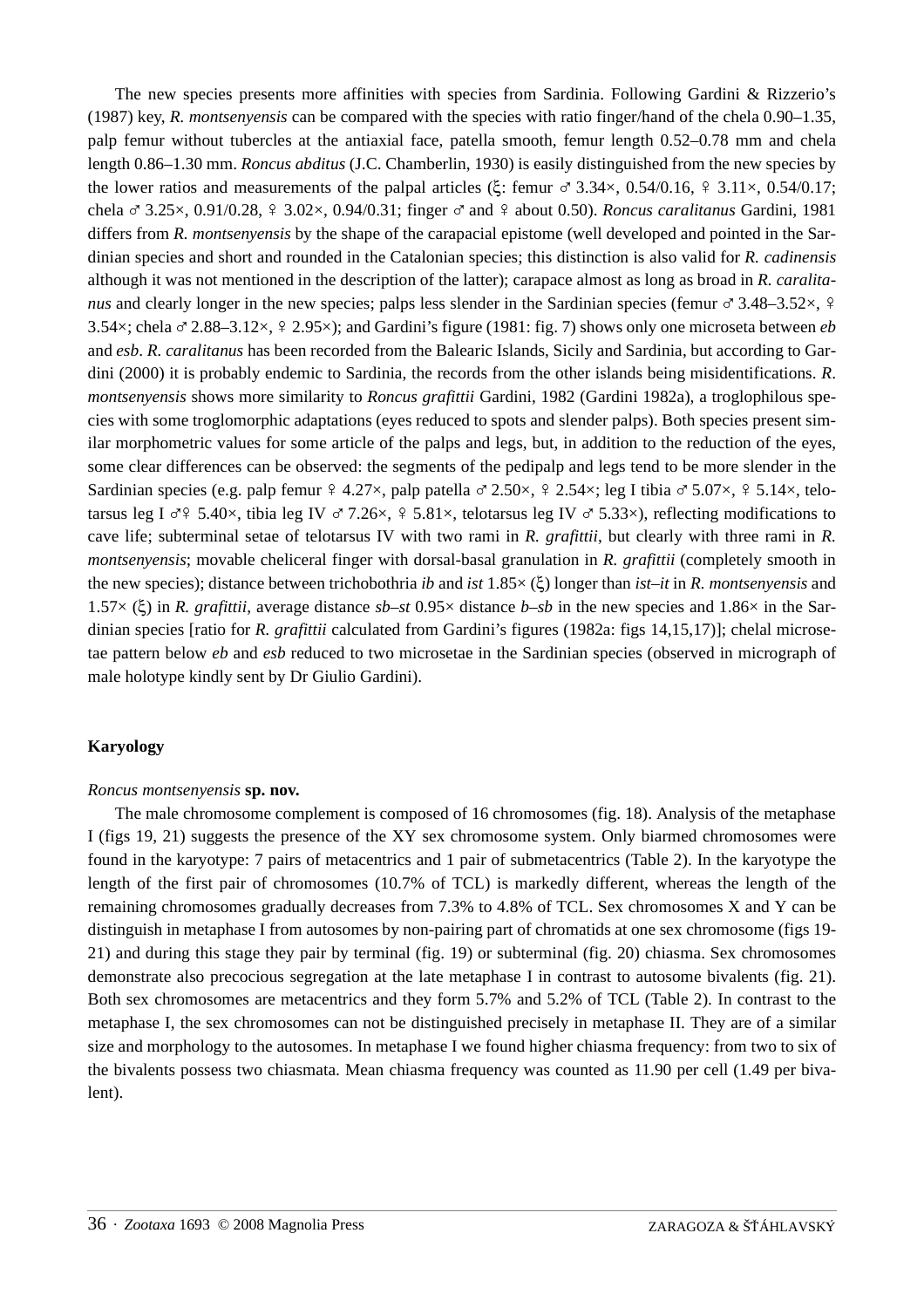



**FIGURES 18–21.** Giemsa stained chromosomes of *Roncus montsenyensis* and *R. cadinensis*. **18.** karyogram of *R. montsenyensis*; **19.** early metaphase I of *R. montsenyensis* showing five bivalents with two chiasmata, the sex chromosomes pair by terminal chiasma (arrow); **20.** the sex chromosomes of *R. montsenyensis* pair by subterminal chiasma (arrow); **21.** late metaphase I of *R. montsenyensis* without pairing of the sex chromosomes; **22.** metaphase I of *R. cadinensis*. Arrowheads indicate sex chromosomes; asterisks indicate non-pairing part of chromatids at the end of one sex chromosome. Scale bar: 10 μm.

## *Roncus cadinensis* Zaragoza, 2007

The male metaphase I includes 19 bivalents  $(2n=38)$  (fig. 22). The sex chromosome system is XY. In contrast to the previous species, acrocentric chromosomes predominate in the karyotype of *R. cadinensis*; we detected only one pair of metacentric autosomes, one pair of submetacentric autosomes and metacentric sex chromosomes (Table 2). The length of the autosomes gradually decreases from 3.7% to 0.8% of TCL. The sex chromosomes are the largest chromosomes in karyotype, forming 7.1% and 6.5% of TCL. The chiasma frequency is lower than in *R. montsenyensis*: average chiasma frequency was 19.30 per cell, which means only 1.02 per bivalent.

#### **Discussion**

The systematics of *Roncus* species present special difficulties and traditional taxonomy has frequently proved insufficient to clarify the identity of closely related species. The use of palp morphometry (e.g. Beier 1963) is valid for species with clear differences, but it fails for species with similar morphometric ranges. Modern *Roncus* taxonomy tends to make an integral study of the animal and to pay attention to characteristics that were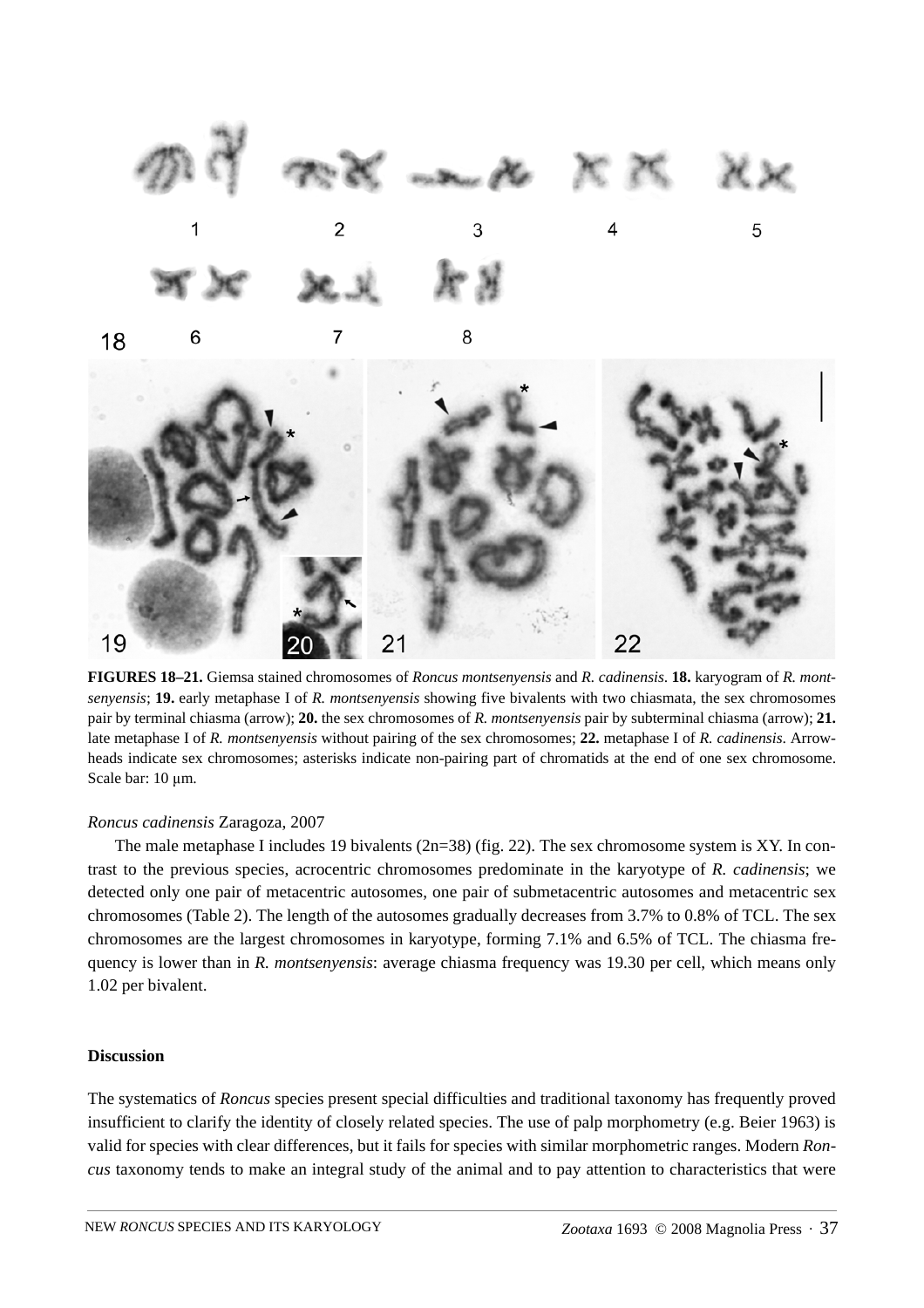not previously used. For example, the *chelal microsetae pattern* has shown its utility in helping to distinguish species and species groups in *Roncus* (e.g. Gardini 1981, 1983; Gardini & Rizzerio 1985, 1986; Henderickx & Zaragoza 2005). The chelal microsetae pattern has been also studied in another neobisiid genus, *Roncocreagris* Mahnert, 1974, by Zaragoza (in press), who showed that three different chelal microsetae groups can be distinguished in the subspecies of *Roncocreagris galeonuda* Beier, 1955; the presence, position, shape and number of microsetae being fairly constant for each species. These microsetae groups, which probably act as *sensorial fields*, are worthy of study because they provide useful taxonomic characters, at least in neobisiid pseudoscorpions.

| Pair No.         | Roncus montsenyensis |     |          | Roncus cadinensis |  |  |
|------------------|----------------------|-----|----------|-------------------|--|--|
|                  | $\%$ TCL             | AR  | $\%$ TCL | AR                |  |  |
| $\mathbf{1}$     | $10.7\,$             | 1.2 | 3.7      | 17.3              |  |  |
| $\boldsymbol{2}$ | 7.3                  | 1.2 | 3.6      | 22.9              |  |  |
| $\mathfrak{Z}$   | 5.8                  | 2.2 | 3.6      | 1.9               |  |  |
| $\overline{4}$   | 5.5                  | 1.3 | 3.4      | 22.6              |  |  |
| $\sqrt{5}$       | 5.5                  | 1.3 | 3.2      | 13.7              |  |  |
| $\sqrt{6}$       | 5.1                  | 1.2 | 3.2      | 22.9              |  |  |
| $\boldsymbol{7}$ | 4.8                  | 1.2 | 2.9      | 14.8              |  |  |
| $\,8\,$          |                      |     | $2.8\,$  | 16.9              |  |  |
| $\overline{9}$   |                      |     | $2.5\,$  | 13.2              |  |  |
| 10               |                      |     | 2.3      | 12.1              |  |  |
| 11               |                      |     | 2.0      | 1.5               |  |  |
| 12               |                      |     | 1.9      | 7.5               |  |  |
| 13               |                      |     | 1.9      | 10.2              |  |  |
| 14               |                      |     | 1.9      | 10.9              |  |  |
| 15               |                      |     | $1.5$    | 8.2               |  |  |
| 16               |                      |     | 1.2      | $\ \, 8.8$        |  |  |
| 17               |                      |     | 1.0      | 8.4               |  |  |
| 18               |                      |     | $0.8\,$  | 8.9               |  |  |
| X                | 5.7                  | 1.6 | 7.1      | 1.4               |  |  |
| $\mathbf Y$      | 5.2                  | 1.4 | 6.5      | 1.3               |  |  |

**TABLE 2.** *Roncus montsenyensis* and *R. cadinensis*. Relative chromosome length (% TCL), expressed as a percentage of total chromosome length of the diploid set and arm ratio (AR) (measurement based on metaphase I).

Modern descriptions of Neobisiidae usually provide details of the legs, including ratios and measurements of legs I and IV, the form of the claws and subterminal setae, and the positions of tactile setae on leg IV. Ratios of pedal articles offer important information about the way of life of the animal. In particular, cave-dwelling species generally have an enlarged body and appendages, in contrast to strictly epigean species, and intermediate states can be observed in species with troglophilic tendencies. This pattern is particularly reflected in the form of the tibia and telotarsus of legs I and IV. The tibia leg IV can be considered as an index for evaluating the degree of adaptation to cave life, in conjunction of course with other characteristics, such as eye reduction and enlarged palps. We estimate that in *Roncus* an average ratio of about 6.0× or higher for the tibia of leg IV suggests a troglophilic or troglobitic condition of the species, as can be inferred from a large number of descriptions (e.g. Ćurčić 1988; Gardini 1982a, 1982b, 1991, 1993; Gardini & Rizzerio 1985, 1986, 1987; Mahnert 1977; Vachon 1964). This data seems particularly useful in *Roncus* species with palp femur ratio of about 4.0×, revealing cave-dwelling tendencies [*R. montsenyensis* (epigean), *R. grafittii* (troglophilic)].

Our study on two *Roncus* species from northeastern Spain (Catalonia) confirms the importance of karyological characters in the recognition of morphologically similar species. Comparable results have already been obtained for this genus in northwestern Italy (Liguria) (Troiano 1990, 1997), where it was found that several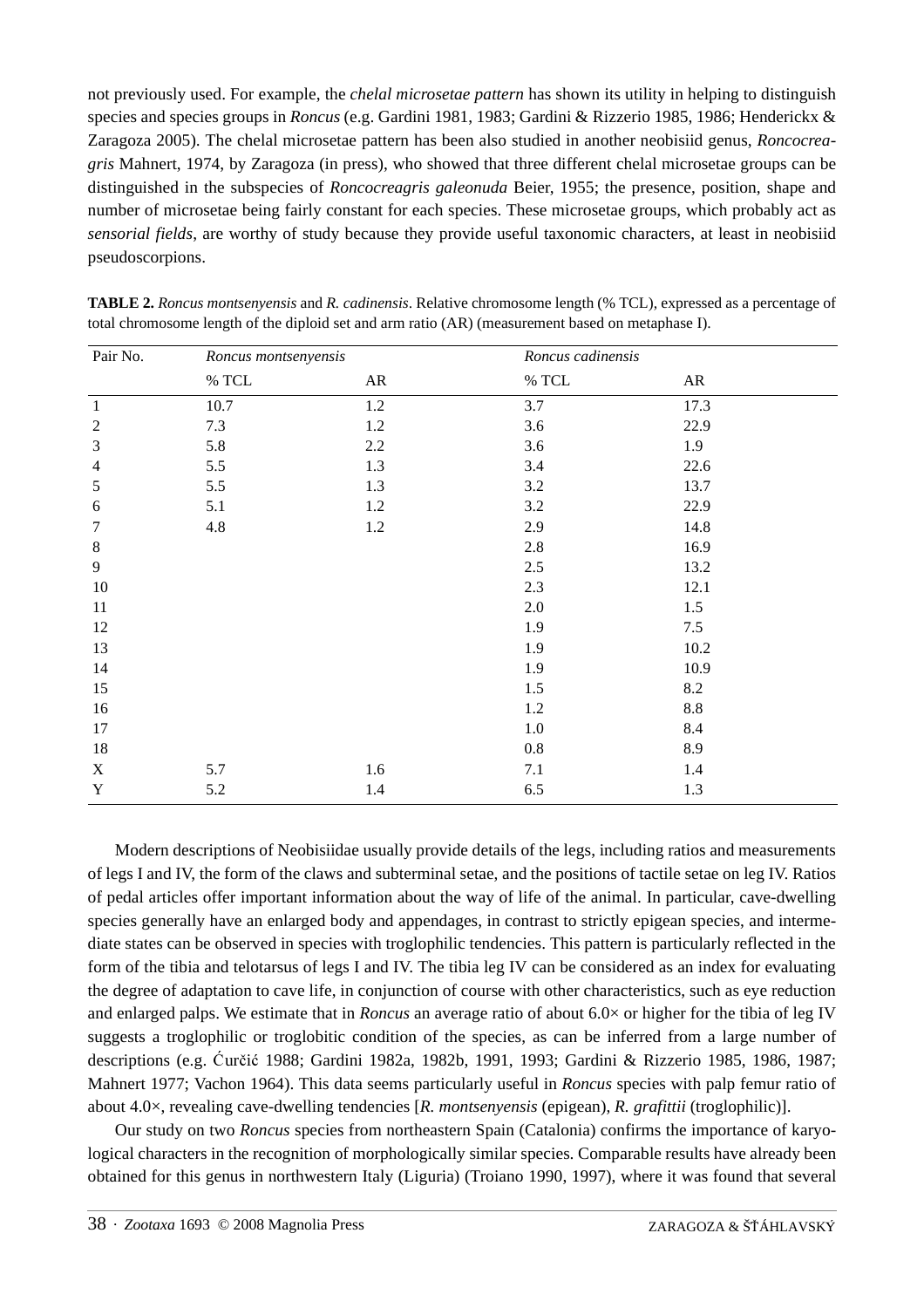different phyletic lines probably exist. Karyotypes of six species there differ not only in the diploid numbers  $(2n=22-52)$  and morphology of chromosomes, but also in the sex chromosome systems  $(X0)$  and  $XY$ ). This allowed Troiano (1997) to confirm the suppositions of Gardini (1992) about the principal lineages in Ligurian populations of *Roncus*. In the present study we found a similarly large variability in diploid numbers and morphology of chromosomes, but not a difference in the sex chromosome system. The sex chromosomes  $X$  and  $Y$ are only weakly differentiated in both of the Spanish species, and they are similar in both size and morphology (metacentric). The species studied from Catalonia therefore probably belong to a single phyletic line. Within this line, the karyotype of *R. montsenyensis*, with presence of only biarmed chromosomes, was probably derived by centric fusions from karyotype of *R. cadinensis*, with predominance of one-armed chromosomes. These chromosomal rearrangements are also very frequent in Italian species (Troiano 1990). Although there are some similarities between *R. cadinensis* and *R. binaghii* in external morphology (especially in morphometry), the karyotypes of these two species are completely different in terms of diploid numbers and the morphology of the chromosomes. The diploid chromosome number of *R. cadinensis* is 38, with a predominance of acrocentric chromosomes, whereas the karyotype of *R. binaghii* consists of 25 mainly metacentric chromosomes (Troiano 1990). Even more important is the difference in the sex chromosome system between these species, because the XY sex chromosome system in *R. cadinensis* can not be readily derived from the X0 system seen in *R. binaghii*. These two species probably belong to different evolutionary branches of the genus *Roncus*. The precise reconstruction of the evolution of the whole genus *Roncus* will need further karyology analysis and detailed description of the external morphology of all species, as well as molecular analyses in the future.

### **Acknowledgements**

Thanks are due to Dr Eduardo Seva (Departamento de Ecología, Universidad de Alicante) and Dr Antonio Escarré (Departamento de Ciencias de Mar y Biología Aplicada, Universidad de Alicante), for SEM facilities. To Andrés Amorós (Servicio Técnico de Investigación, Universidad de Alicante) for his help taking SEM photographs. Dr Giulio Gardini (Università degli Studi di Genova) kindly provided unpublished data on the chelal microsetae pattern in *Roncus grafittii.* We are indebted to Dr Mark Judson (MNHN) for his helpful comments on the manuscript and a revision of the English prior to submission. We wish to thank Dr Giulio Gardini, Dr James C. Cokendolpher (Texas Tech) and an anonymous referee for their thoughtful comments on the manuscript. The second author is also grateful to Lukáš Bouzek and Věra Opatová for their help and patience during the collecting in the field. The karyological part of this study was financed by three funds: GAUK B/BIO/197/2006, GAČR 206/07/P161 and MSM 0021620828.

#### **References**

- Beier, M. (1963) Ordnung Pseudoscorpionidea (Afterskorpione). *Bestimmungsbücher zur Bodenfauna Europas.* Vol. 1 Akademie-Verlag, Berlin, 313 pp.
- Chamberlin, J.C. (1931) The arachnid order Chelonethida. *Stanford University Publications, Biological Sciences*, 7 (1), 1–284.
- Ćurčić, B.P.M. (1988) *Cave-dwelling pseudoscorpions of the Dinaric Karst*. Slovenska Akademija Znanosti in Umetnosti, Ljubljana, 191 pp.
- Gardini, G. (1981) *Roncus caralitanus* n. sp. della Sardegna meridionale (Pseudoscorpionida Neobisiidae) (Pseudoscorpioni d'Italia XIII). *Bollettino della Società Entomologica Italiana*, 113, 129–135.
- Gardini, G. (1982a) Pseudoscorpioni cavernicoli Sardi. II. Neobisiidae e Chernetidae, con considerazioni sui Neobisiinae cavernicoli. (Pseudoscorpioni d'Italia XII). *Fragmenta Entomologica*, 16, 89–115.
- Gardini, G. (1982b) Compléments à la description de *Roncus euchirus* (Simon, 1879) (Pseudoscorpionida, Neobisiidae). *Revue Arachnologique*, 4, 151–155.